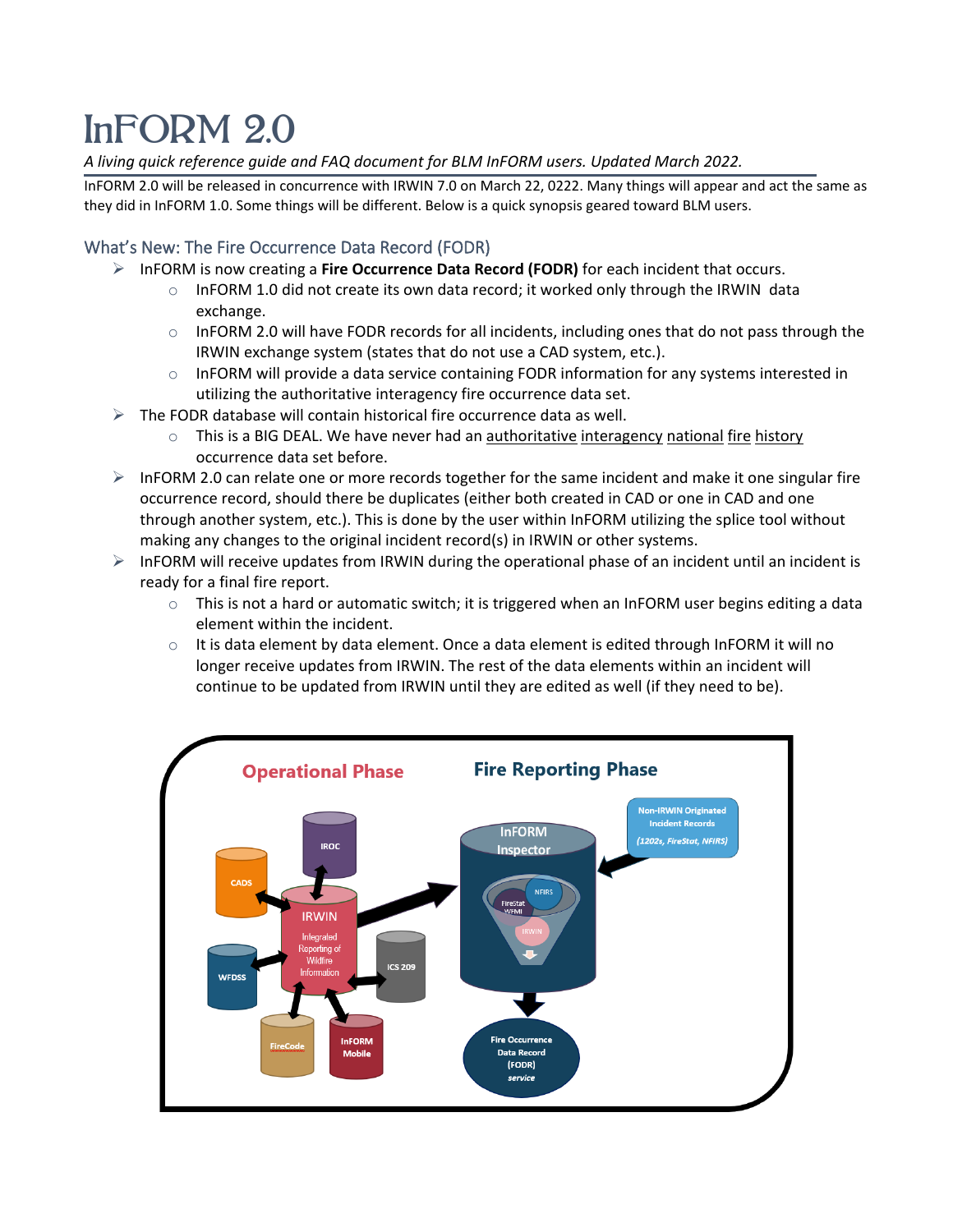#### Best Practices

- $\triangleright$  Communication between Dispatch, Fire Planners, Fire Management, and other fire personnel is CRITICAL to ensure data integrity.
- $\triangleright$  DO REFRAIN from making edits in InFORM until the operational systems (CAD, 209, etc.) have completed their edits/updates to ensure the incident is ready for fire reporting (i.e., it is time to edit, update, and complete the final fire report within InFORM).
- $\triangleright$  If an update is known during the operational phase of an incident (ex: updated PoO lat/long), it should be called into dispatch so it can be input into CAD and fed to all the other systems (like WFDSS, ICS 209, etc.). DO NOT wait until the fire reporting phase to correct these known issues and DO NOT go into InFORM to update these elements while the incident is still operational.

#### Access to InFORM

- 1. Users must have a NIFC org ArcGIS Online (AGOL) account in order to access InFORM. It is the same username used for Collector and Field Maps and looks like *username\_nifc*. Accounts can be requested here: <https://nifc.maps.arcgis.com/home/index.html>
- 2. Request access to the InFORM Web Application Group by contacting your state's BLM [InFORM POC](https://in-form-nifc.hub.arcgis.com/pages/in-form-contacts) (click link). Give them your NIFC AGOL username requested in #1.
	- $\circ$  If your state's BLM [InFORM POC](https://in-form-nifc.hub.arcgis.com/pages/in-form-contacts) is absent or vacant, please contact Julie Osterkamp (josterkamp@blm.gov) at NIFC for new user role requests and issues.
	- o Please let your [InFORM POC](https://in-form-nifc.hub.arcgis.com/pages/in-form-contacts) your needed role: Certifier, Editor, Mobile User, or Viewer.
		- **Certifier**: Highest-level access. Allows users to edit and certify the attributes and spatial information via InFORM Inspector.
		- **Editor**: Allows users to edit attributes and spatial information via InFORM Inspector.
		- **Mobile User:** Allows users to access forms and maps in Survey 123 and Collector.
		- **Inspector Viewer**: Allows users to view individual fire reports, generate summaries, and print reports via InFORM Inspector.
- 3. InFORM Web Application (Production): <https://inform.firenet.gov/inspector>
	- o The same website will be used to access 2.0 after the switch.
- 4. InFORM Hub Site (user guides, etc): <https://in-form-nifc.hub.arcgis.com/>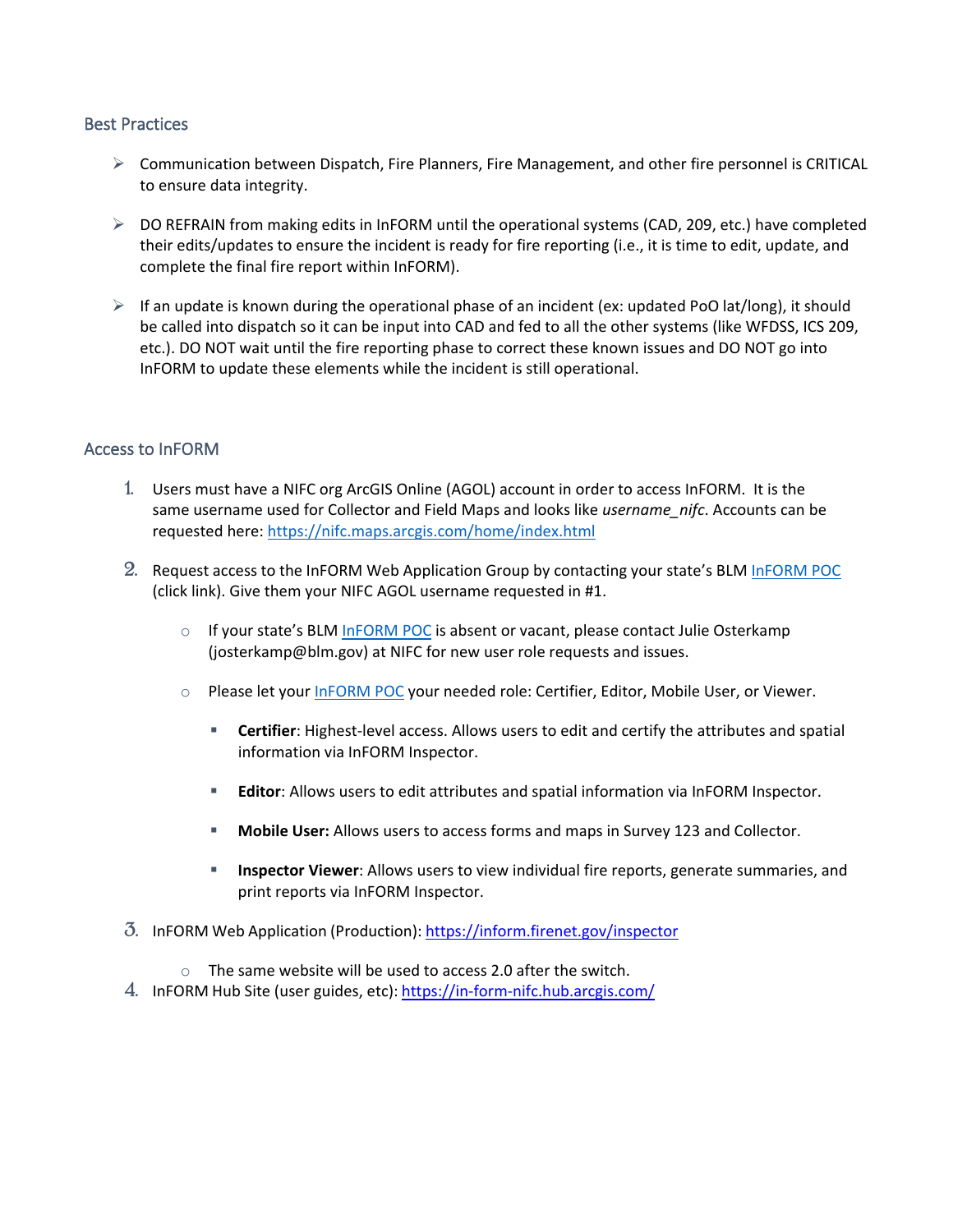FAQs (getting into the weeds)

Section A: General Questions

# Section B: Geospatial Questions

### Section A: General Questions

- 1. What is the exact trigger at which InFORM 2.0 will stop reading from IRWIN?
	- $\triangleright$  Two triggers exist:
		- I. When that specific data element is edited in InFORM, or
		- II. When the entire FODR (Fire Occurrence Data Record) is certified.
- 2. Will InFORM 1.0 continue to interact with applications in the same manner as the past (read/write) or will that shut off as well?
	- $\triangleright$  InFORM 1.0 and 2.0 cannot exist at the same time due to IT security constraints (new as of last time a phased rollout was discussed). So, 2.0 will roll out and 1.0 will go down at the same time.
- 3. Is it too late to ask for a "reset button" where an Editor or Certifier could ask InFORM 2.0 to go grab a new update from IRWIN and overwrite existing data in InFORM 2.0 should that be desired?
	- $\triangleright$  Yes, this is possible. It will have to go into a subsequent version (2.x) since we have a code freeze in place for 2.0 aside from bug fixes.
	- $\triangleright$  The plan is that NULLing the data element will restart the updates from IRWIN. This update to InFORM 2.0 will be announced once it is in place.
- 4. Will other applications continue to exchange information amongst themselves after InFORM is working on an incident record and/or after Certification?
	- $\triangleright$  InFORM won't interfere with any operational business or other data exchanges since it will not be pushing changes to data elements back to IRWIN.
- 5. Will the same data elements be required to be completed prior to Certification in 2.0 as were required in 1.0 – with requirements differing by PoO protection and jurisdictional status?
	- $\triangleright$  Yes, the same completion requirements, varying by PoO protection status (ex: state, federal, private), will remain.
- 6. For InFORM state POCs and others who manage user roles, will the same rules apply that user roles are non-cascading? Meaning, if a user needs to be certifier, do you also add them to the editor and viewer groups?
	- $\triangleright$  Yes, these same rules apply, and a user needs to be added to all groups below the one that gives them their highest user role status.
- 7. When splicing duplicate records, who has the authority to do that? Which role? And, after they have been spliced, do others still have access to the root (duplicate) records so they can see the original data if needed?
	- $\triangleright$  The certifier is the only role that can splice records.
	- $\triangleright$  When an incident is spliced, the original, unaltered root records are still associated with that record and can be viewed by clicking on the "Actions" button when the incident record is open.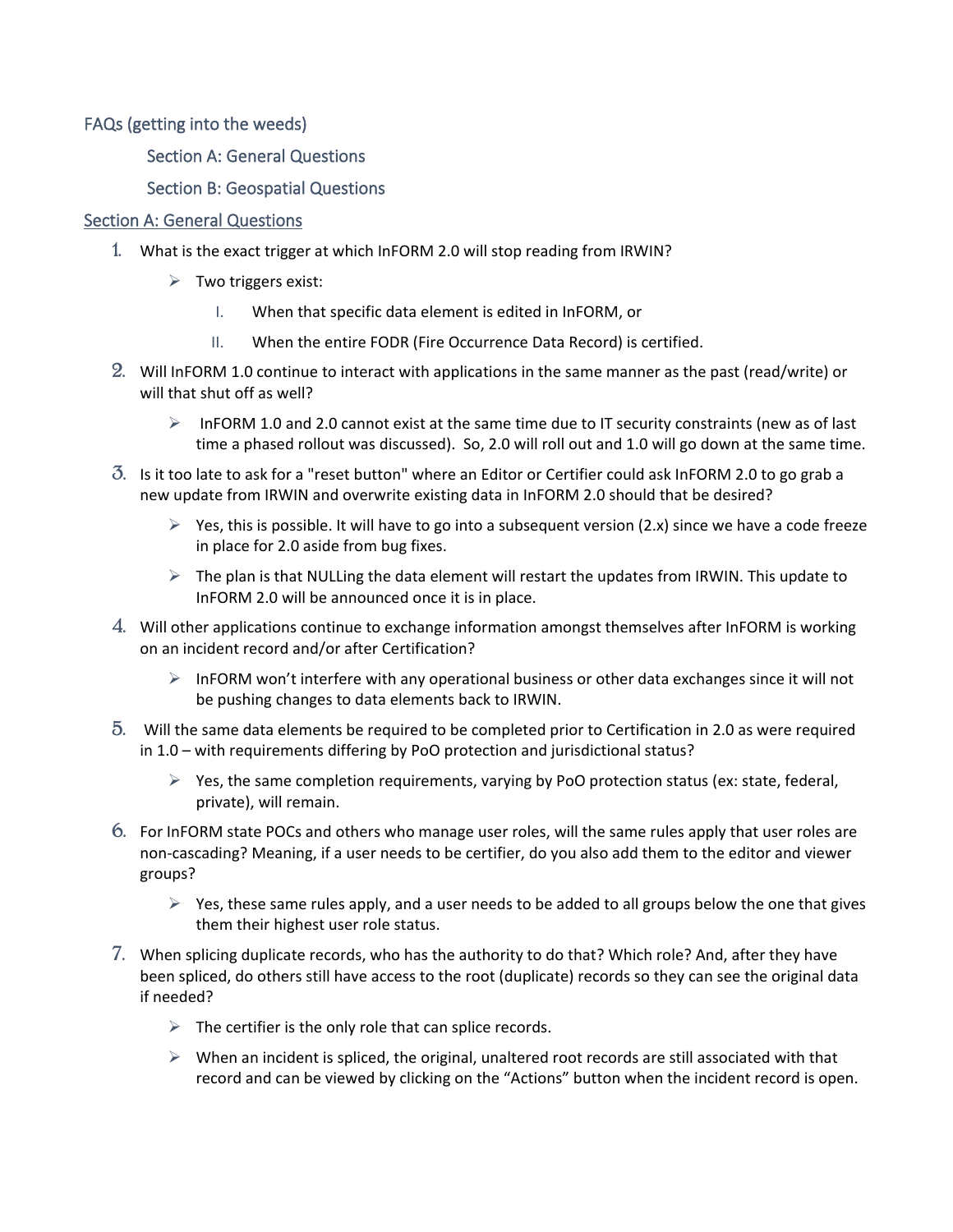## Section B: Geospatial Questions

- 1. What happens to point data if the PoO lat/long is changed in InFORM 2.0? Does it update the Wildland Fire Geospatial Services (WFIGS) location data featured on the NIFC Open Data site or exist solely in the new InFORM 2.0 database?
	- $\triangleright$  Currently wildfire location data is READ from IRWIN and published into three services on the NIFC Open data site:
		- I. WFIGS Last 24 Hour Wildland Fire [Locations](https://gcc02.safelinks.protection.outlook.com/?url=https%3A%2F%2Fdata-nifc.opendata.arcgis.com%2Fdatasets%2Fwfigs-last-24-hour-wildland-fire-locations%2Fexplore%3Flocation%3D-0.000000%252C0.000000%252C0.00&data=04%7C01%7CAndy_Kirsch%40nps.gov%7C7af26a0c0a8a4d8df2fe08d9f31cb04a%7C0693b5ba4b184d7b9341f32f400a5494%7C0%7C0%7C637808126800318240%7CUnknown%7CTWFpbGZsb3d8eyJWIjoiMC4wLjAwMDAiLCJQIjoiV2luMzIiLCJBTiI6Ik1haWwiLCJXVCI6Mn0%3D%7C3000&sdata=%2Fwmvz0PLNd5HEoDFSgzz5ob%2BNbPYVUTHl5gvok7e8TA%3D&reserved=0) | WFIGS Last 24 Hour Wildland Fire Locations | National Interagency Fire Center [\(arcgis.com\)](https://gcc02.safelinks.protection.outlook.com/?url=https%3A%2F%2Fdata-nifc.opendata.arcgis.com%2Fdatasets%2Fwfigs-last-24-hour-wildland-fire-locations%2Fexplore%3Flocation%3D-0.000000%252C0.000000%252C0.00&data=04%7C01%7CAndy_Kirsch%40nps.gov%7C7af26a0c0a8a4d8df2fe08d9f31cb04a%7C0693b5ba4b184d7b9341f32f400a5494%7C0%7C0%7C637808126800318240%7CUnknown%7CTWFpbGZsb3d8eyJWIjoiMC4wLjAwMDAiLCJQIjoiV2luMzIiLCJBTiI6Ik1haWwiLCJXVCI6Mn0%3D%7C3000&sdata=%2Fwmvz0PLNd5HEoDFSgzz5ob%2BNbPYVUTHl5gvok7e8TA%3D&reserved=0)
		- II. WFIGS Current Wildland Fire Locations | WFIGS Current Wildland Fire [Locations](https://gcc02.safelinks.protection.outlook.com/?url=https%3A%2F%2Fdata-nifc.opendata.arcgis.com%2Fdatasets%2Fwfigs-current-wildland-fire-locations%2Fexplore%3Flocation%3D-0.000000%252C0.000000%252C0.00&data=04%7C01%7CAndy_Kirsch%40nps.gov%7C7af26a0c0a8a4d8df2fe08d9f31cb04a%7C0693b5ba4b184d7b9341f32f400a5494%7C0%7C0%7C637808126800318240%7CUnknown%7CTWFpbGZsb3d8eyJWIjoiMC4wLjAwMDAiLCJQIjoiV2luMzIiLCJBTiI6Ik1haWwiLCJXVCI6Mn0%3D%7C3000&sdata=o6aSh5Rh49ktKzFmenGGPkueJx74pGOg9rCaEomGiUM%3D&reserved=0) | National Interagency Fire Center [\(arcgis.com\)](https://gcc02.safelinks.protection.outlook.com/?url=https%3A%2F%2Fdata-nifc.opendata.arcgis.com%2Fdatasets%2Fwfigs-current-wildland-fire-locations%2Fexplore%3Flocation%3D-0.000000%252C0.000000%252C0.00&data=04%7C01%7CAndy_Kirsch%40nps.gov%7C7af26a0c0a8a4d8df2fe08d9f31cb04a%7C0693b5ba4b184d7b9341f32f400a5494%7C0%7C0%7C637808126800318240%7CUnknown%7CTWFpbGZsb3d8eyJWIjoiMC4wLjAwMDAiLCJQIjoiV2luMzIiLCJBTiI6Ik1haWwiLCJXVCI6Mn0%3D%7C3000&sdata=o6aSh5Rh49ktKzFmenGGPkueJx74pGOg9rCaEomGiUM%3D&reserved=0)
		- III. WFIGS 2022 Wildland Fire Locations to Date | WFIGS 2022 Wildland Fire [Locations](https://gcc02.safelinks.protection.outlook.com/?url=https%3A%2F%2Fdata-nifc.opendata.arcgis.com%2Fdatasets%2Fwfigs-2022-wildland-fire-locations-to-date%2Fexplore%3Flocation%3D-0.000000%252C0.000000%252C0.00&data=04%7C01%7CAndy_Kirsch%40nps.gov%7C7af26a0c0a8a4d8df2fe08d9f31cb04a%7C0693b5ba4b184d7b9341f32f400a5494%7C0%7C0%7C637808126800318240%7CUnknown%7CTWFpbGZsb3d8eyJWIjoiMC4wLjAwMDAiLCJQIjoiV2luMzIiLCJBTiI6Ik1haWwiLCJXVCI6Mn0%3D%7C3000&sdata=b1VK%2BD%2FqMDfTefhM222K5mwdbKBQAmvw0ToYBkTTcHM%3D&reserved=0) to Date | National Interagency Fire Center [\(arcgis.com\)](https://gcc02.safelinks.protection.outlook.com/?url=https%3A%2F%2Fdata-nifc.opendata.arcgis.com%2Fdatasets%2Fwfigs-2022-wildland-fire-locations-to-date%2Fexplore%3Flocation%3D-0.000000%252C0.000000%252C0.00&data=04%7C01%7CAndy_Kirsch%40nps.gov%7C7af26a0c0a8a4d8df2fe08d9f31cb04a%7C0693b5ba4b184d7b9341f32f400a5494%7C0%7C0%7C637808126800318240%7CUnknown%7CTWFpbGZsb3d8eyJWIjoiMC4wLjAwMDAiLCJQIjoiV2luMzIiLCJBTiI6Ik1haWwiLCJXVCI6Mn0%3D%7C3000&sdata=b1VK%2BD%2FqMDfTefhM222K5mwdbKBQAmvw0ToYBkTTcHM%3D&reserved=0)
	- $\triangleright$  All location data is currently read from IRWIN and no data is coming from InFORM. InFORM does not update any location services to NIFS or WFIGS.
	- $\triangleright$  In the future, the "Wildland Fire Locations to Date" feature service will need to read the FODR for those updated locations. The other two are 24hr and 14-day services so InFORM would not play a part in those datasets. The target for this is the 2023 fire season as connections are being tested and worked on this 2022 season.
- 2. Will NIFS' updates continue to flow to InFORM 2.0 (new perimeters) once the record no longer reads from IRWIN? What if a perimeter is edited in InFORM 2.0? Will it flow to NIFS?
	- $\triangleright$  InFORM uses the NIFS as a service to read and write perimeters. InFORM does not store perimeters elsewhere and then push to NIFS, the InFORM user writes directly to the NIFS. Once fire perimeters are certified they are removed from the NIFS and written to a "final" feature class. Perimeters from NIFS and the final fire perimeter feature class are written to historical and year-to-date data services.
	- $\triangleright$  The editing workflow for fire perimeters has not changed from InFORM 1.0 to InFORM 2.0.
	- $\triangleright$  To complete the exchange with perimeters, the WFIGS Fire History will need to add the Fire Occurrence Data Record ID (FODRID) to the schema. This is being worked on.
- 3. How will breaking the IRWIN link affect the different acres fields within the FODR and the IRWIN record? Examples: Calculated Size, Current Size, Total Acres, Acres by Ownership
	- $\triangleright$  Current Size: Current size is continually updated in InFORM 2.0 by reading from IRWIN every time there is an edit in IRWIN, so it will be up to date. Once the fire is out and it's time to do fire reporting, any change to the current size in InFORM (thereby making it the final size) will not overwrite the current size in IRWIN.
	- $\triangleright$  Calculated Size: In IRWIN, calculated size was only written to by two systems: WFDSS and InFORM. WFDSS, however did not use the perimeter in NIFS but rather a perimeter uploaded by the WFDSS user. So, the only calculated size in IRWIN will be from a WFDSS uploaded perimeter (until next-gen WFDSS is released, which will read from the NIFS). InFORM 2.0 will no longer write to the calculated size field in IRWIN.